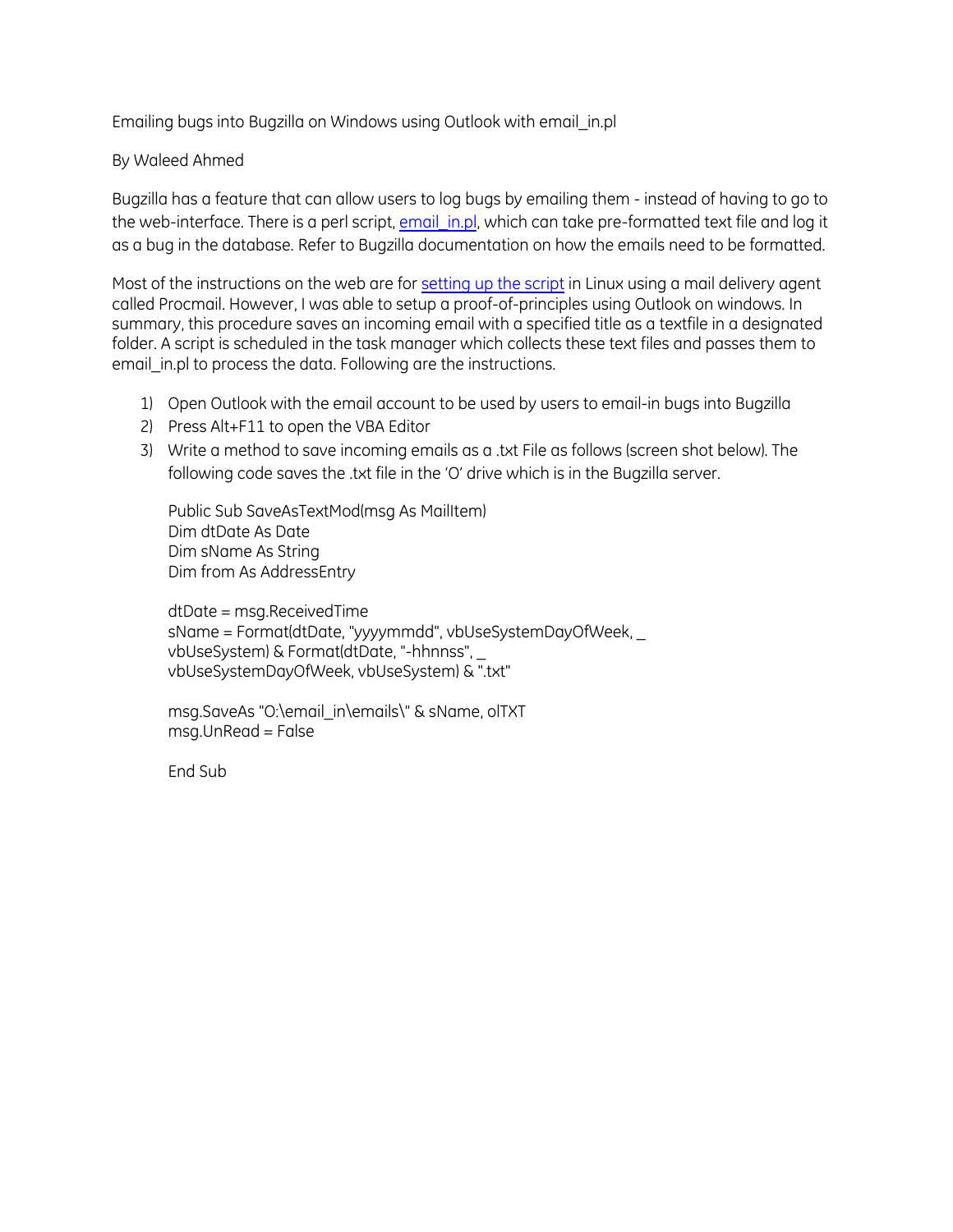

- 4) Save and Close the VBA Editor
- 5) Go to File->Info->Mange Rule & Alerts
- 6) Click New Rule and then 'Apply Rule on Messages I receive':

| Ж<br><b>Rules Wizard</b>                                                                                                                                                                                                                                                                                                                                                                                                                                                                                                                  |
|-------------------------------------------------------------------------------------------------------------------------------------------------------------------------------------------------------------------------------------------------------------------------------------------------------------------------------------------------------------------------------------------------------------------------------------------------------------------------------------------------------------------------------------------|
| Start from a template or from a blank rule<br>Step 1: Select a template                                                                                                                                                                                                                                                                                                                                                                                                                                                                   |
| <b>Stay Organized</b>                                                                                                                                                                                                                                                                                                                                                                                                                                                                                                                     |
| $\mathbb{A}^3$ . Move messages from someone to a folder<br>$\frac{33}{12}$ Move messages with specific words in the subject to a folder<br>$\frac{33}{2}$ Move messages sent to a public group to a folder<br>Flag messages from someone for follow-up<br>Move Microsoft InfoPath forms of a specific type to a folder<br>$\downarrow^{\lambda}$ Move RSS items from a specific RSS Feed to a folder<br><b>Stay Up to Date</b><br>Display mail from someone in the New Item Alert Window<br>Play a sound when I get messages from someone |
| Send an alert to my mobile device when I get messages from someone                                                                                                                                                                                                                                                                                                                                                                                                                                                                        |
| Start from a blank rule                                                                                                                                                                                                                                                                                                                                                                                                                                                                                                                   |
| $\triangleq$ Apply rule on messages I receive                                                                                                                                                                                                                                                                                                                                                                                                                                                                                             |
| Apply rule on messages I send                                                                                                                                                                                                                                                                                                                                                                                                                                                                                                             |
| Step 2: Edit the rule description (click an underlined value)                                                                                                                                                                                                                                                                                                                                                                                                                                                                             |
| Apply this rule after the message arrives                                                                                                                                                                                                                                                                                                                                                                                                                                                                                                 |
| Cancel<br>Next<br>Finish<br>$<$ Back                                                                                                                                                                                                                                                                                                                                                                                                                                                                                                      |

7) Check 'With Specific Words in Subject' and click the link on 'Specific Words'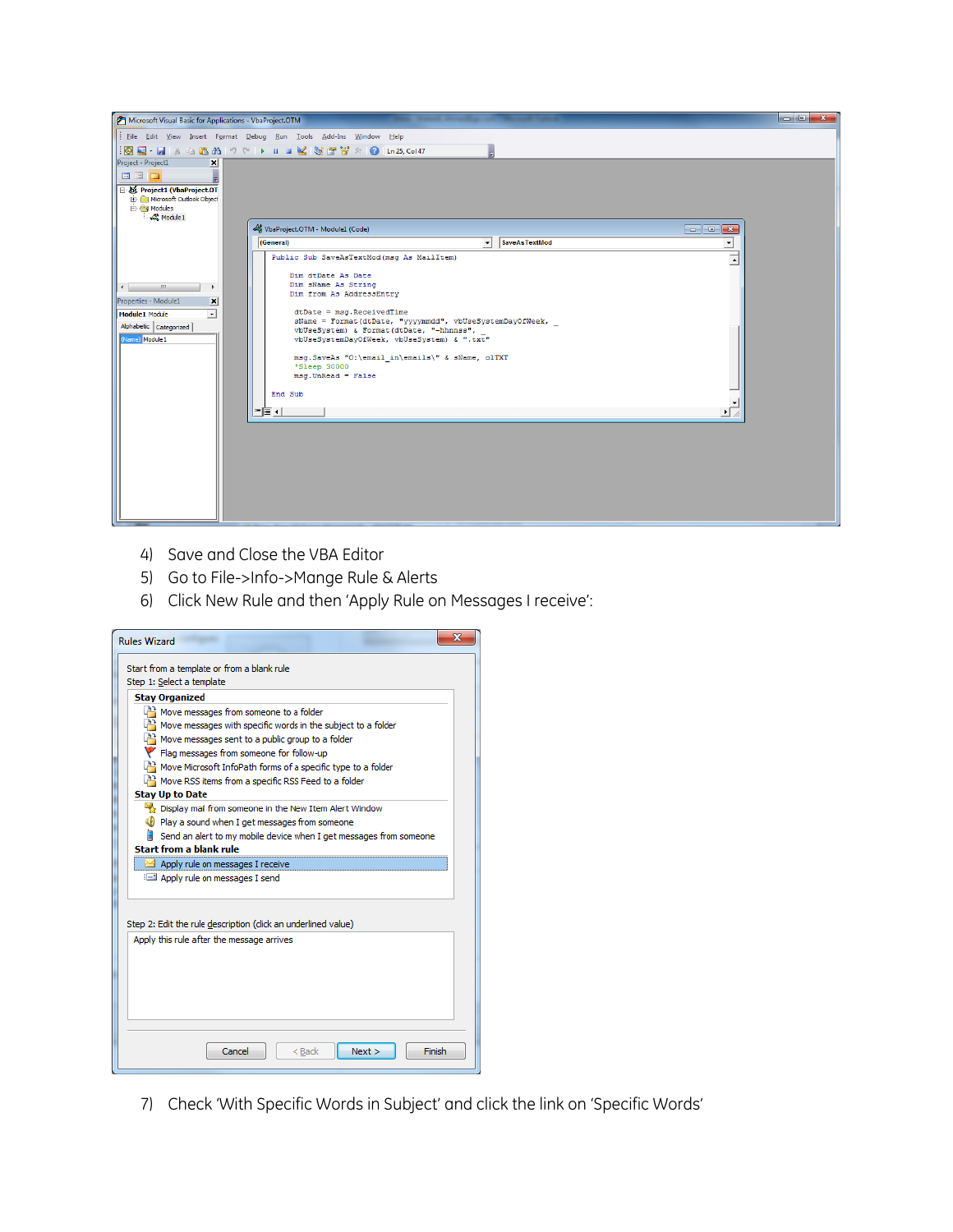| <b>Rules Wizard</b>                                                                                                                        | х      |
|--------------------------------------------------------------------------------------------------------------------------------------------|--------|
| Which condition(s) do you want to check?<br>Step 1: Select condition(s)                                                                    |        |
| from people or public group                                                                                                                |        |
| $\sqrt{\ }$ with specific words in the subject<br>through the specified account<br>sent only to me<br>where my name is in the To box       |        |
| marked as importance<br>۱<br>marked as sensitivity<br>flagged for action                                                                   | Ξ      |
| where my name is in the Cc box<br>where my name is in the To or Cc box<br>where my name is not in the To box                               |        |
| sent to people or public group<br>with specific words in the body<br>with specific words in the subject or body                            |        |
| with specific words in the message header<br>with specific words in the recipient's address<br>with specific words in the sender's address |        |
| assigned to category category                                                                                                              |        |
| Step 2: Edit the rule description (click an underlined value)                                                                              |        |
| Apply this rule after the message arrives<br>with specific words in the subject                                                            |        |
|                                                                                                                                            |        |
|                                                                                                                                            |        |
| Cancel<br>$Back$<br>Next                                                                                                                   | Finish |

- 8) In the Dialog Box that pops up, type 'Emailed Bug'. This is because users emailing bugs should put this in their subject line; you can change this to whatever you like based on your groups requirement.
- 9) Click Next
- 10) Check 'Run a Script' on the next screen.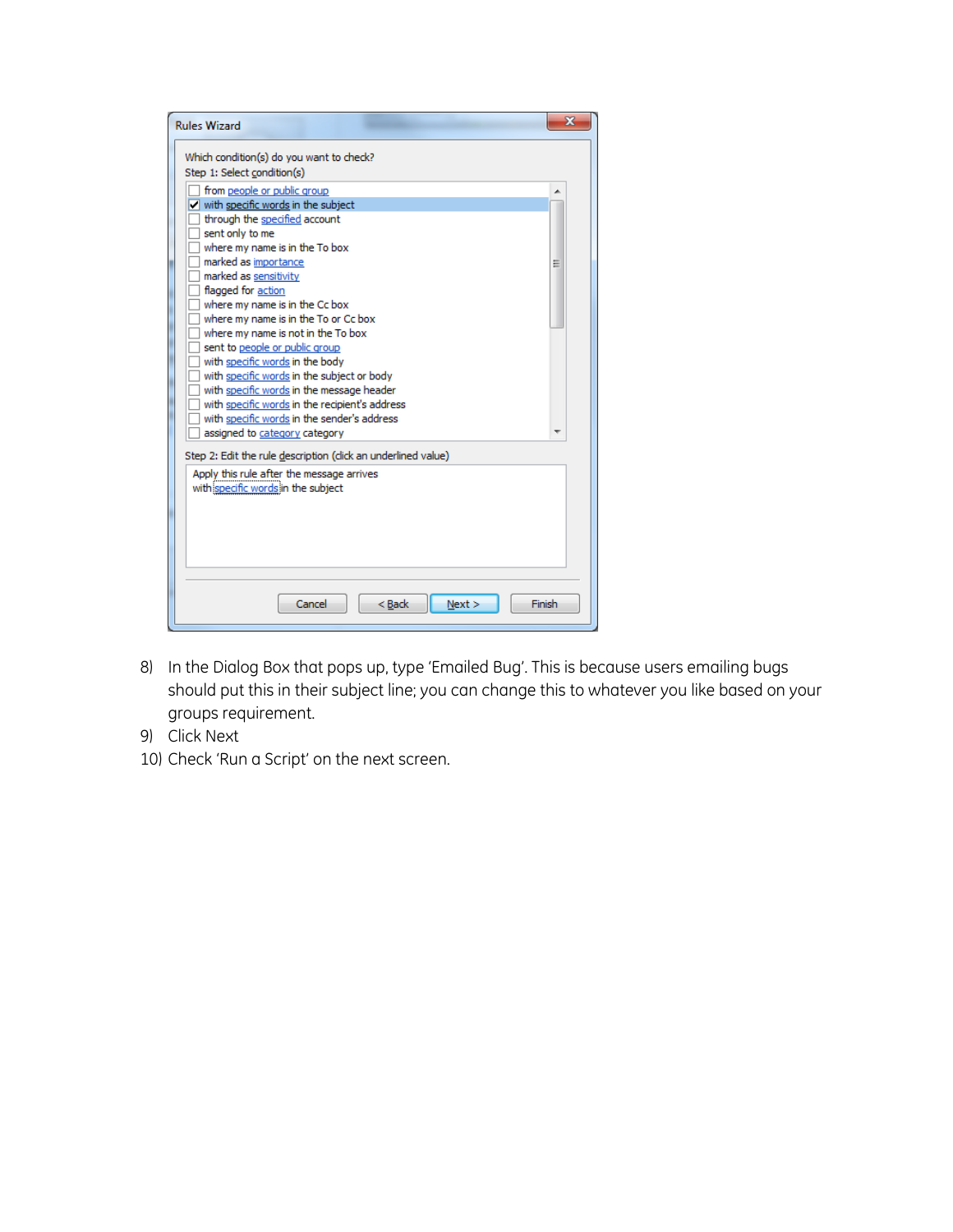

11) Once you hit the 'a script' hyperlink a new window will pop-up with the name of the method we created earlier i.e. Project1.SaveAsTextMod. Select this method.

| <b>Select Script</b>               |                  |
|------------------------------------|------------------|
| Scripts:<br>Project1.SaveAsTextMod | OK<br>止<br>Close |
|                                    |                  |

12) Click Next and Finish the Wizard